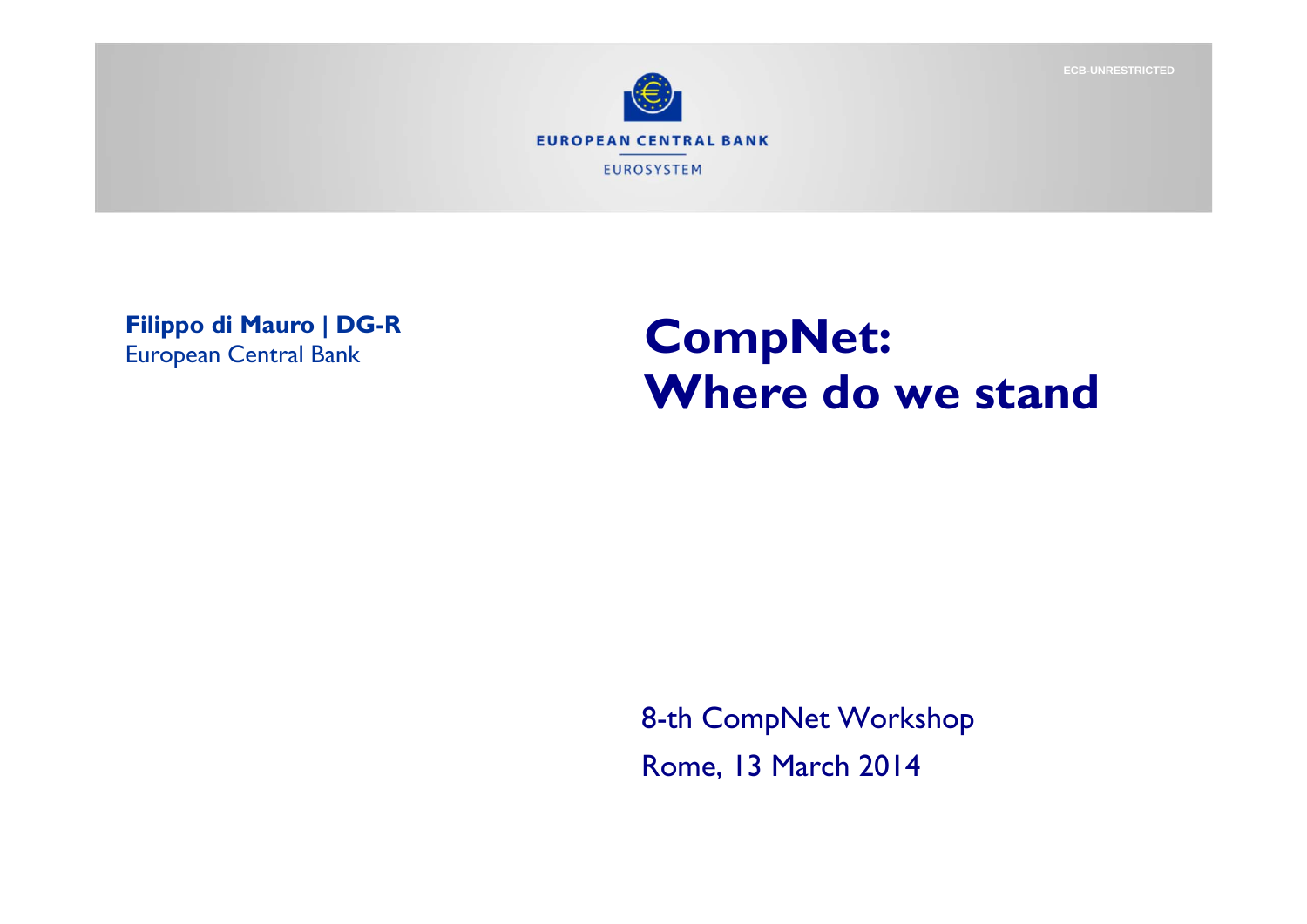## **Outline**

- **The last six months**
- •**Short term plans (2014)**

#### • **Policy use:**

- How can we increase it?
- **Future of CompNet after our mandate ends**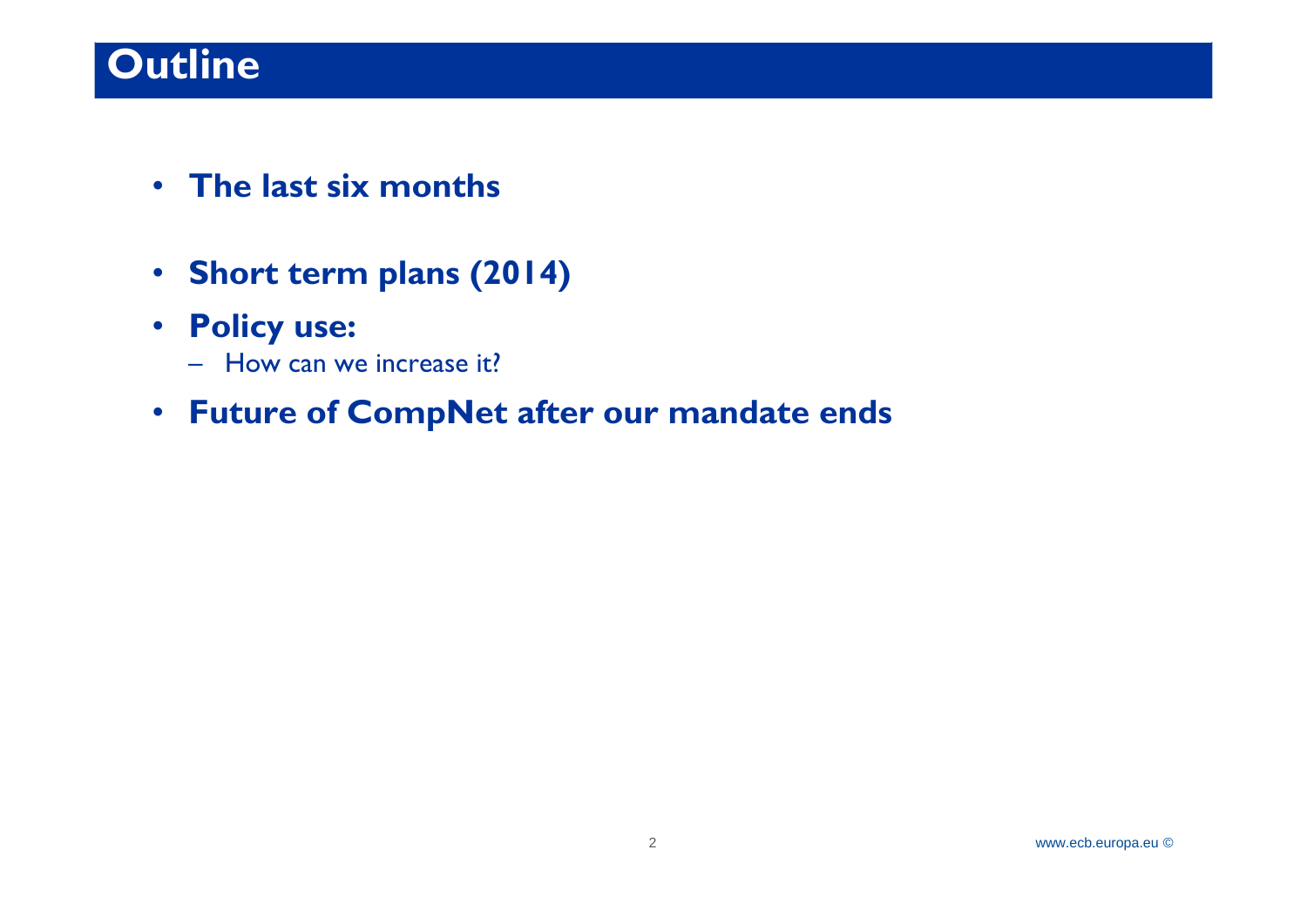## **1. What we achieved**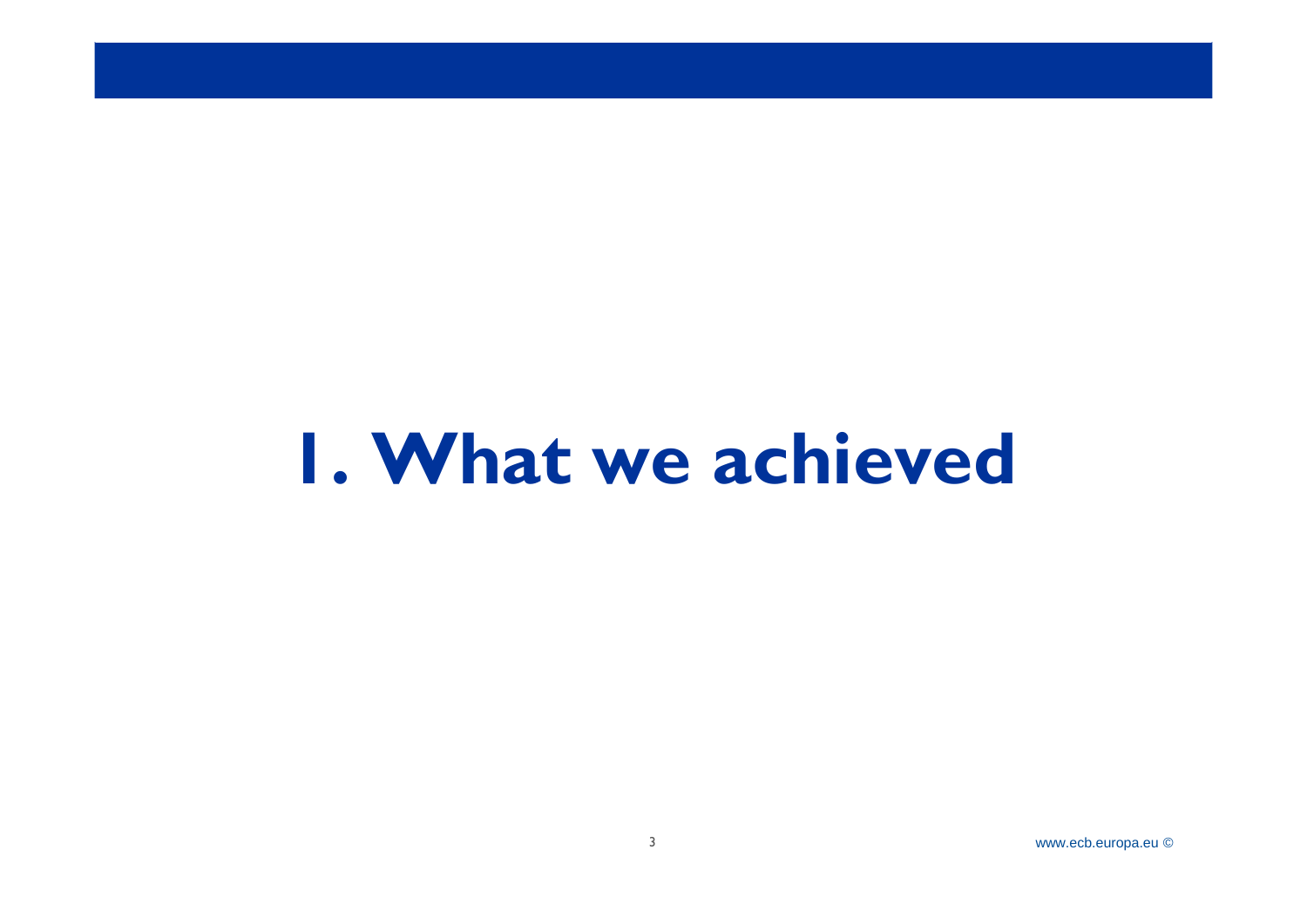### WSI  $\rightarrow$  New non-price indicators have been developed

#### $\bullet$ **Value added:**

- –**Based on product-level statistics (e.g. about 5,000 products)**
- –**Applying novel methodologies**

#### •**Examples of indicators**

#### **(for complete list, check:**

**http://www.ecb.europa.eu/home/html/researcher\_compnet.en.html):**

- •Non-price factors (*K.Benkovskis, J.Wörz*)
- •Barometer of competitive pressure (*K.Benkovskis, M.Silgoner, K.Steiner, J.Wörz*)
- •Export sophistication index (*E.Bobeica*)
- •Shift-share analysis (*G.Gaulier, D.Taglioni, S.Zignago and M.Dyadkova, G.Momchilov*)
- •Contribution to trade balance (*C.Osbat, S.Ozyürt, T.Karlsson*)
- •Alternative HCIs based on trade in services (*M.Schmitz*)
- •Trade-weighted national unit labour costs (*M.Silgoner*)
- •Measures of integration in Global value Chains (*S.Christodoulopoulou and I.Rubene*)
- $\bullet$  **Several research on connecting determinants and outcomes (e.g. Rua, Esteves…)**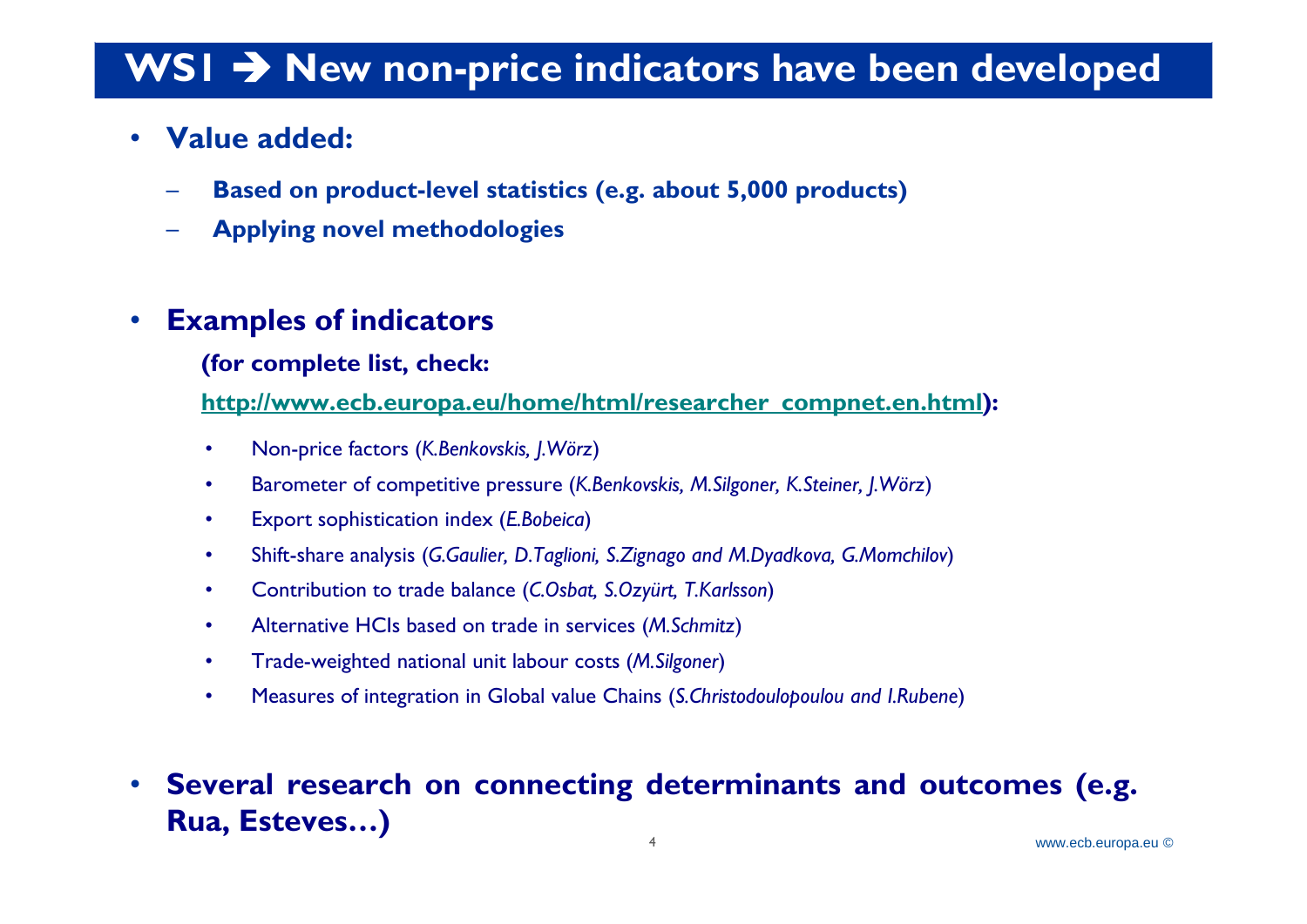#### WS2  $\rightarrow$  Finalised the Micro-based Database (version 1)

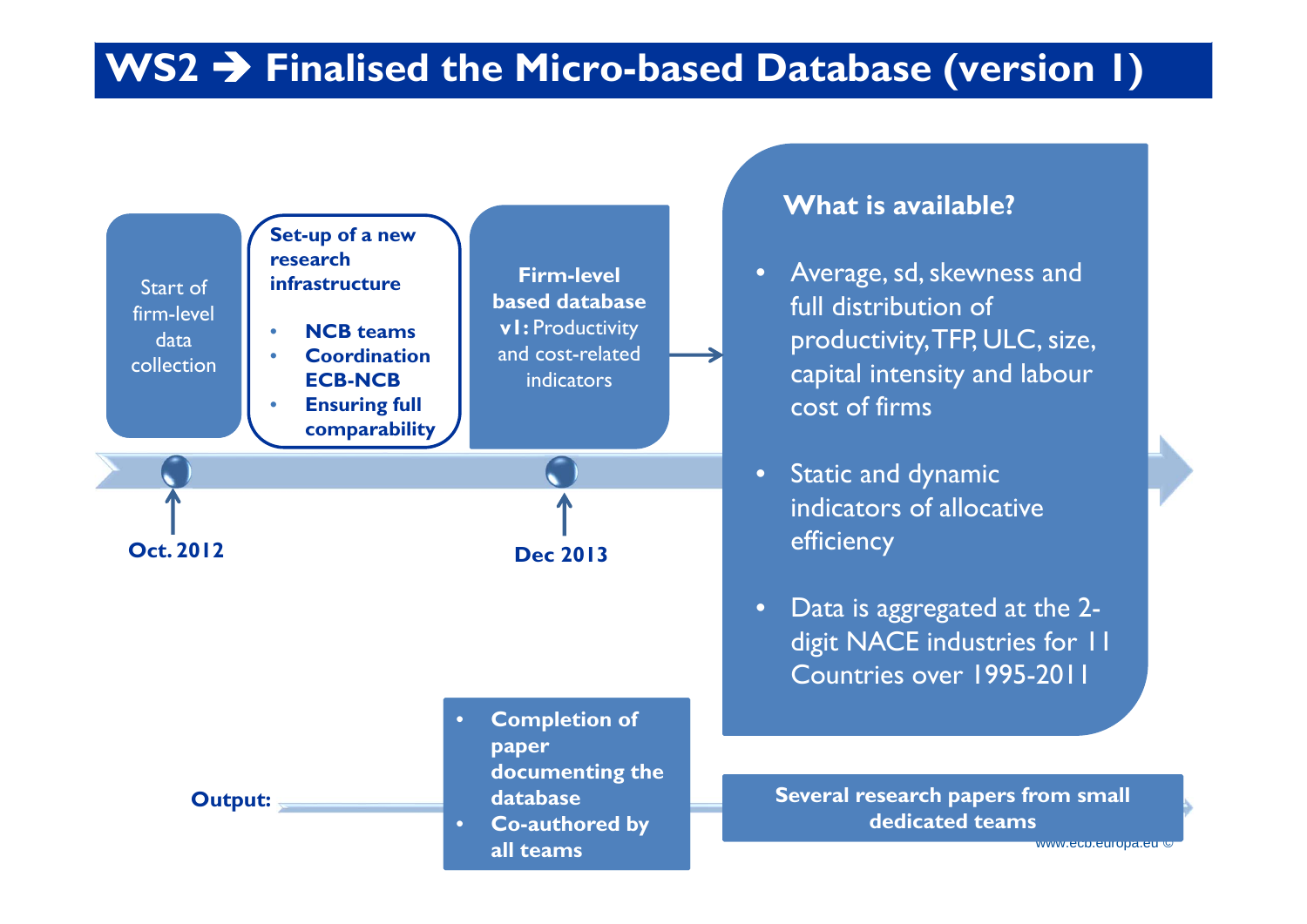### **Initial findings: Huge dispersion and skewness**

- •Firms are very heterogeneous, even within the same 2-digit sector
- • Firm performance distribution is very asymmetric:
	- –Few high productive firms and a large mass of low productive ones
- • Important findings from a policy point of view:
	- The impact of macro/policy shocks depends on the underlying distribution
	- –Average labour productivity of a sector is not representative

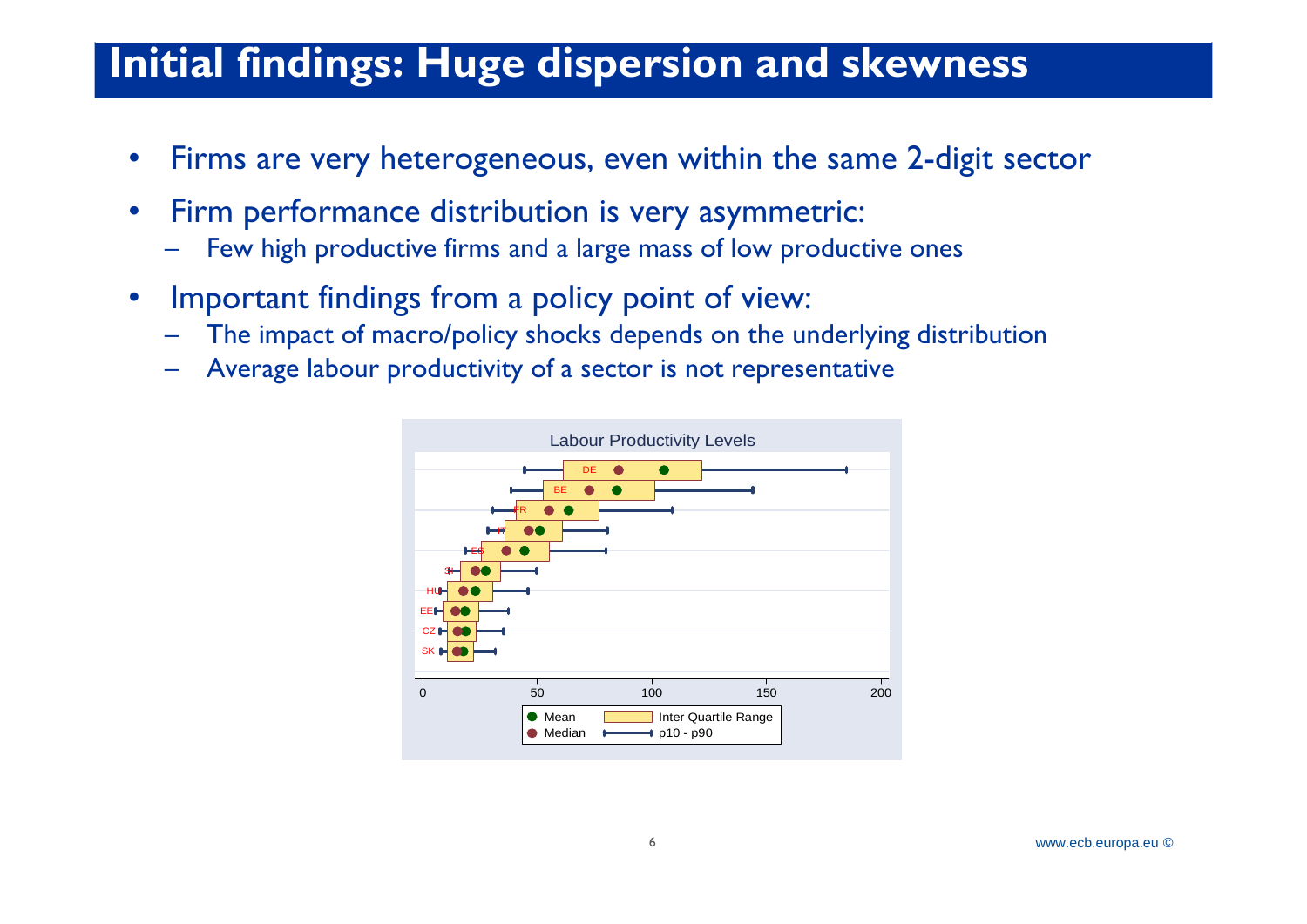## WS3  $\rightarrow$  Selected New Findings

#### → **Foreign VA is high and rising…**

#### → **But the EU performance positive**

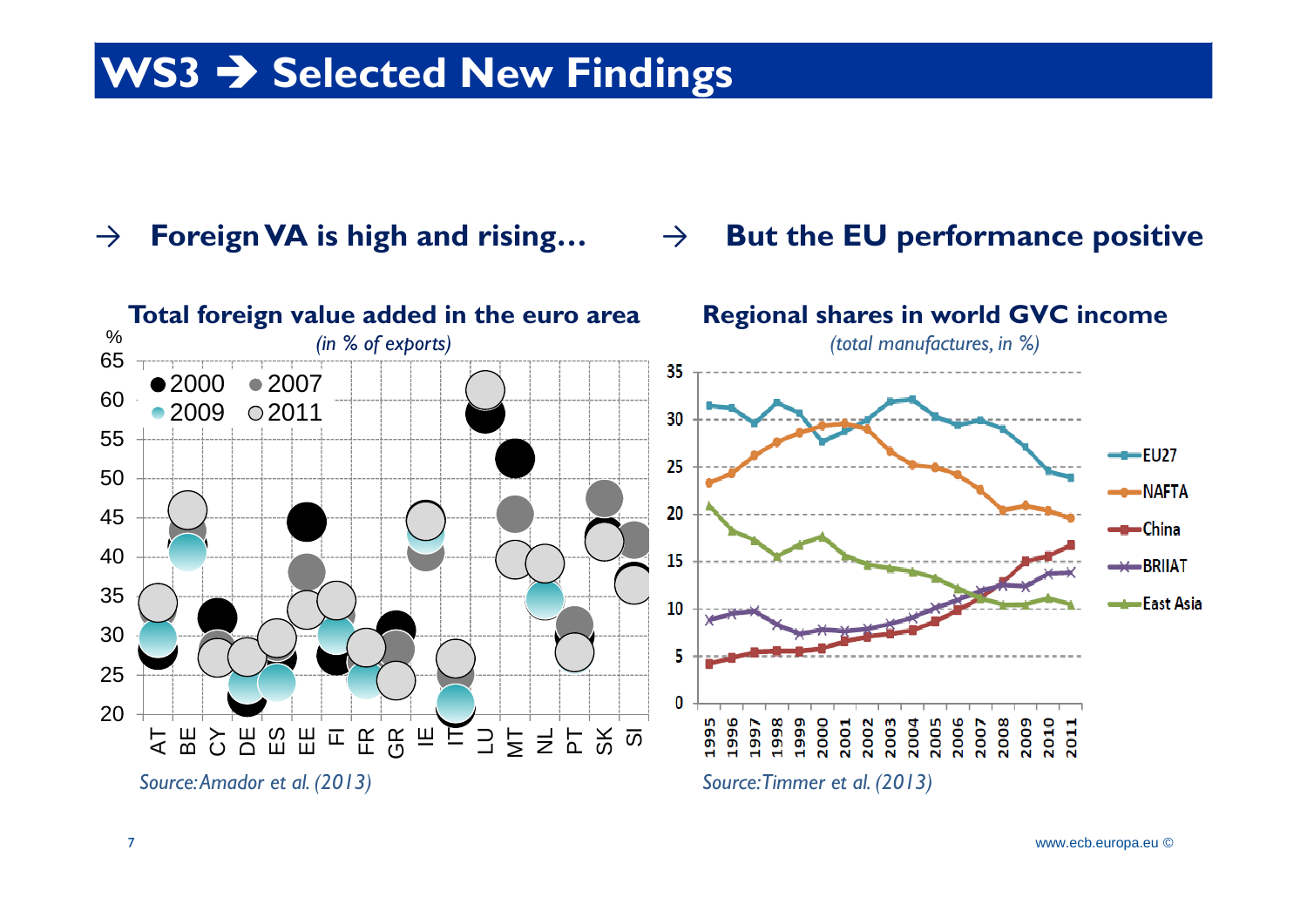# **2. Plans for 2014**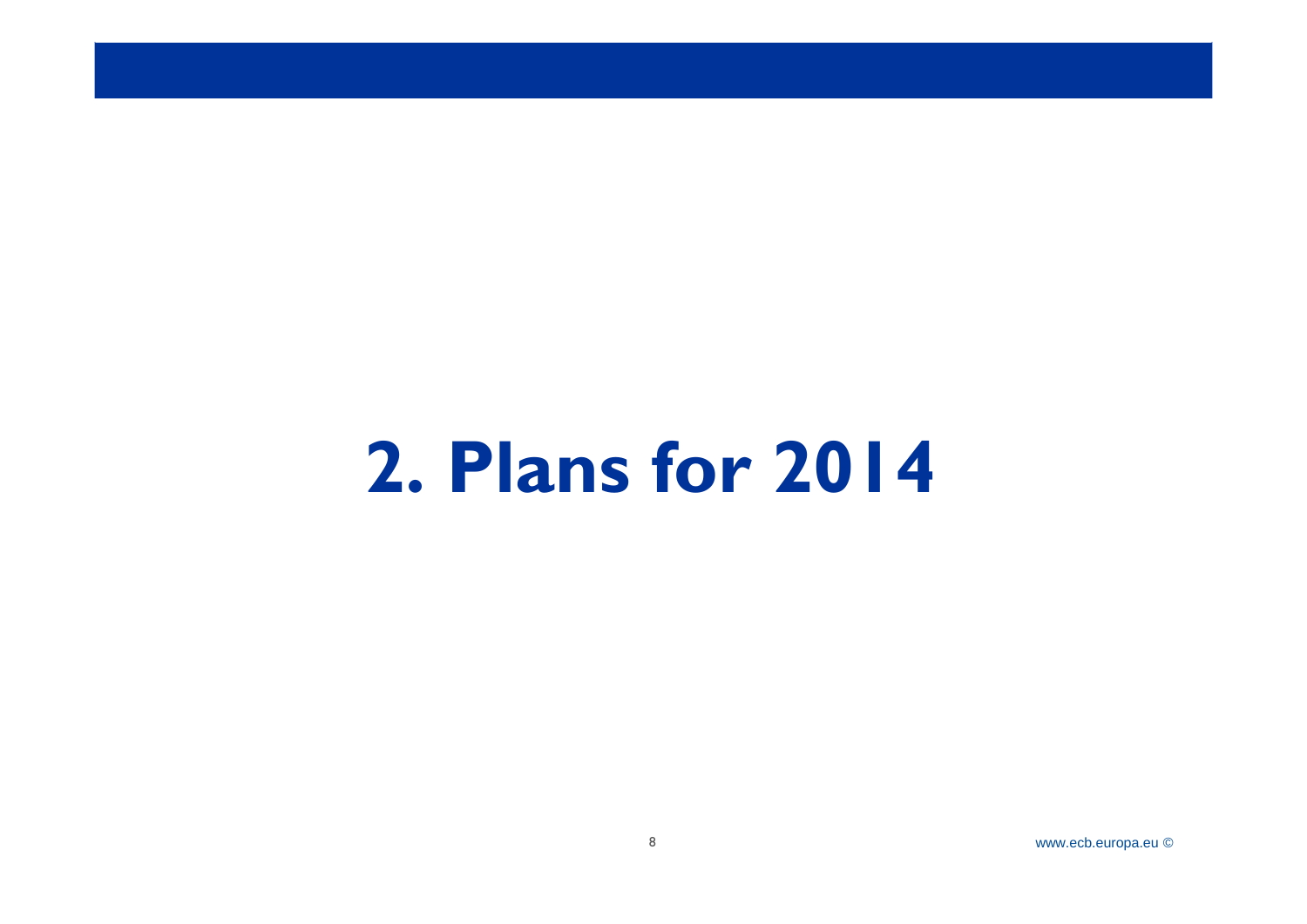## WSI  $\rightarrow$  Competitiveness Assessment Toolkit

**Micro indicators** (Firm-level information from the entire distribution of firms) TFP, ULC, productivity, cost of **Macro** *indicators (>100 indicators and growing*) Business conditions, labour market, institutional, financial, infrastructure, human capital, detailed trade **Comprehensive crosscountry dataset**  (27 European countries, period 2002-2012) **researchers** benchmarking Select a few relevant indicators for crosscountry **BMA output BMA**Estimate millions of models to identify robust link between trade outcomes and indicators**Econometric analysis**

9More details on the variables

employees, …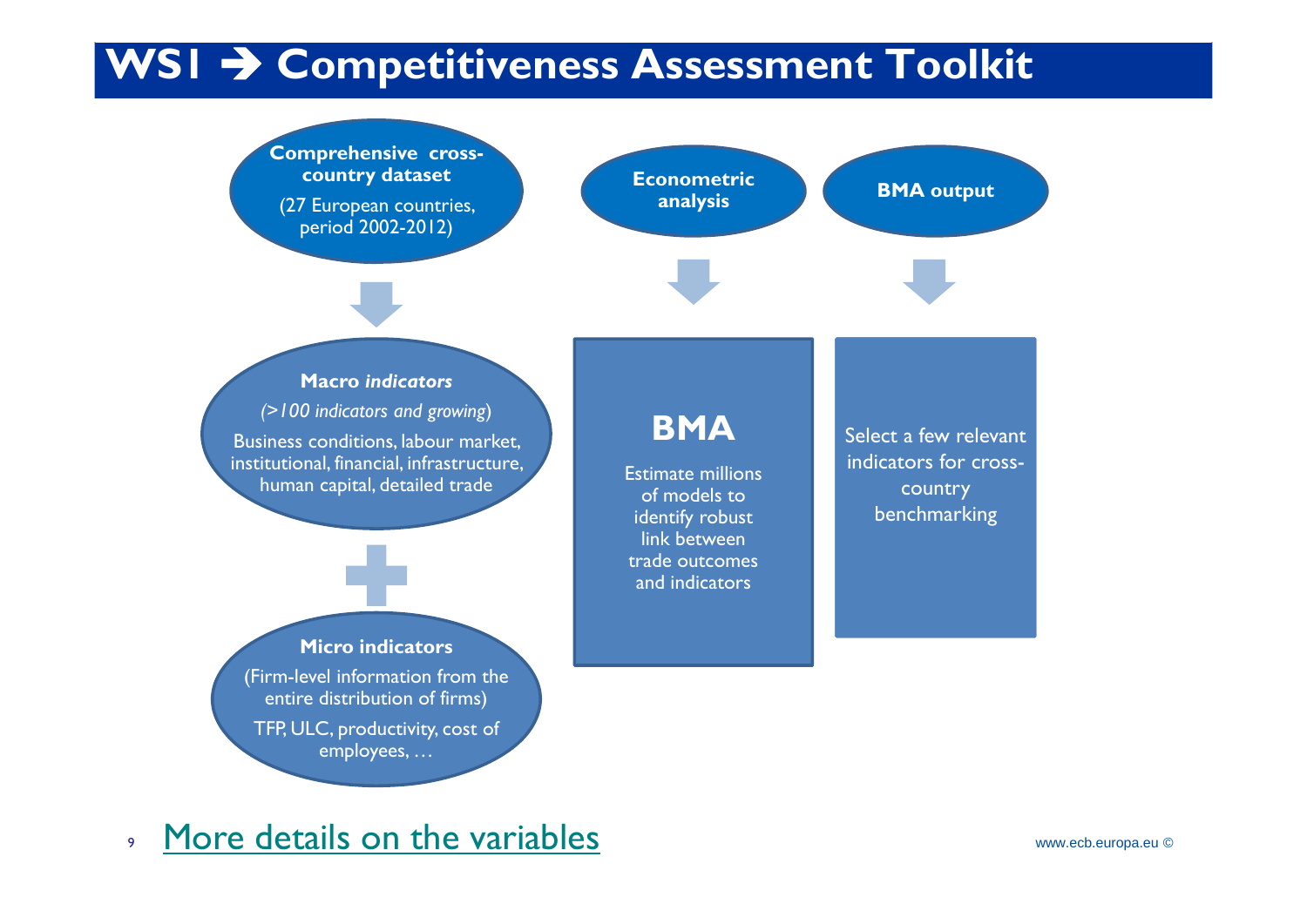#### WS2  $\rightarrow$  Expansion of the database: the new "modules"



All these dimensions can be combined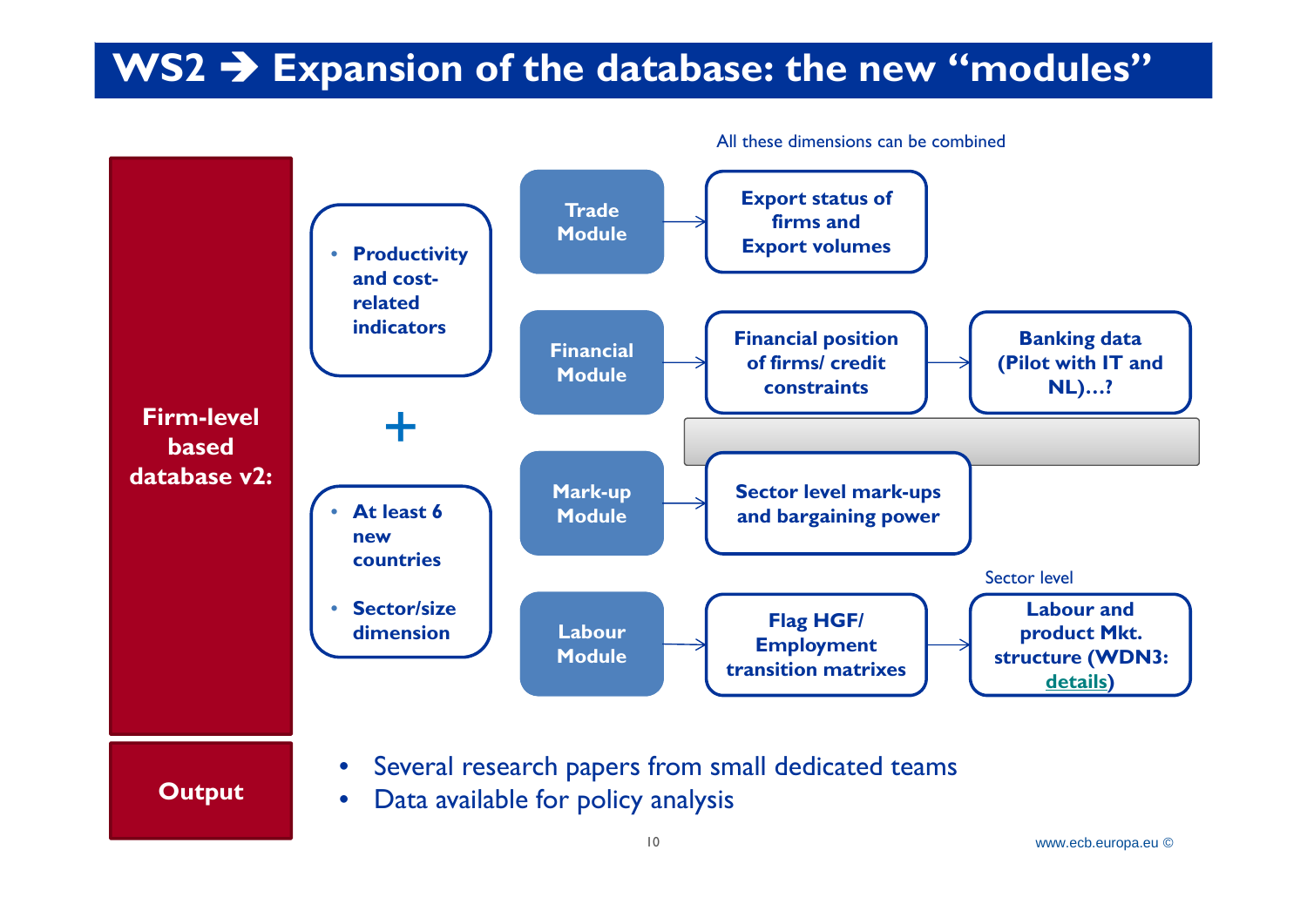#### RUP V **WS3**

#### **Study impacts of GVC on CompNet relevant policy outcomes (Trade performance, Productivity) along two dimensions:**

#### • **Cross-country spillovers**

- Shock transmission comparison using gross trade and VA trade
- Exchange rate pass-through
- Export elasticities

#### • **Impacts on domestic economy**

- Productivity
- Employment
- Income distribution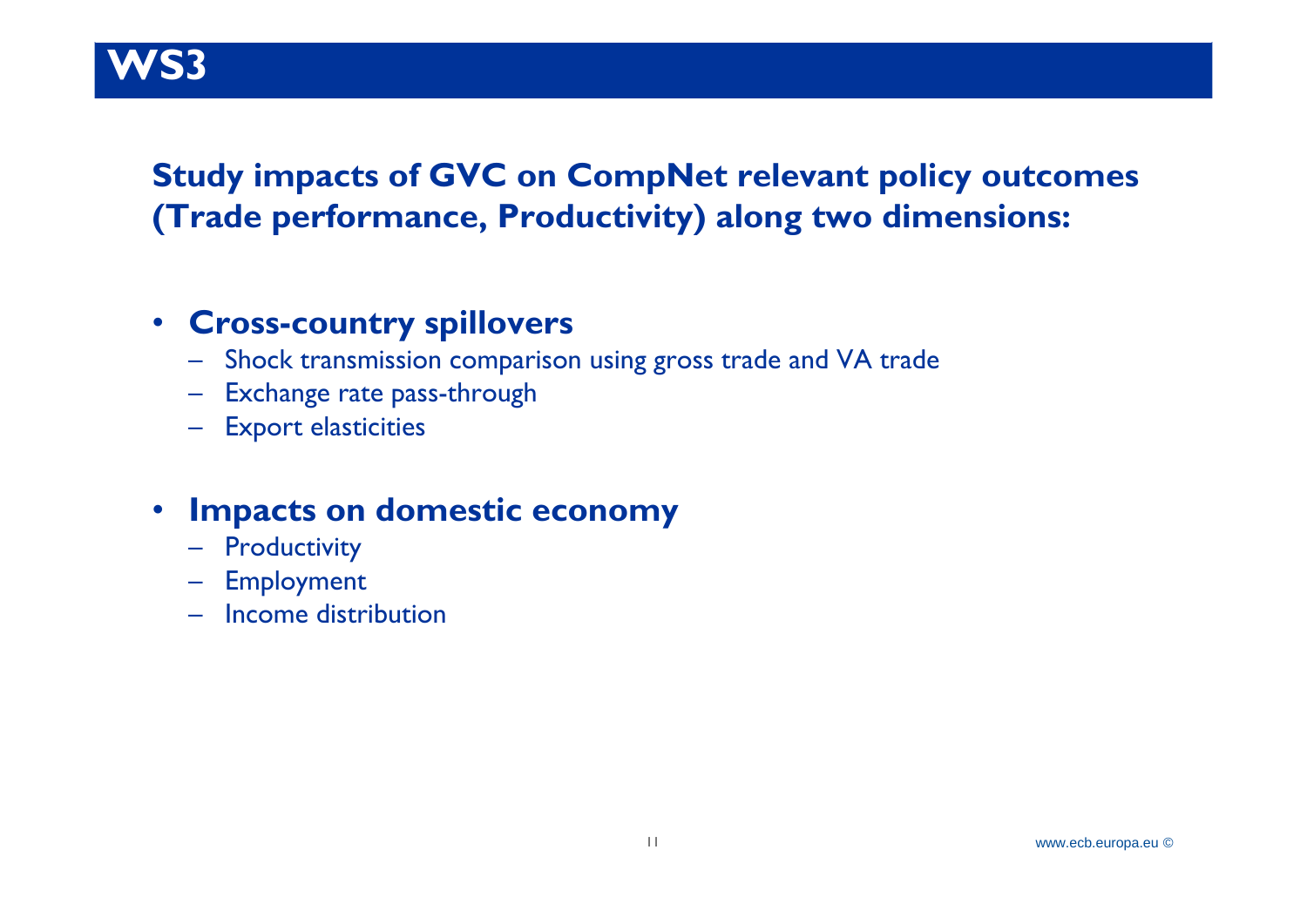# **3. Policy use**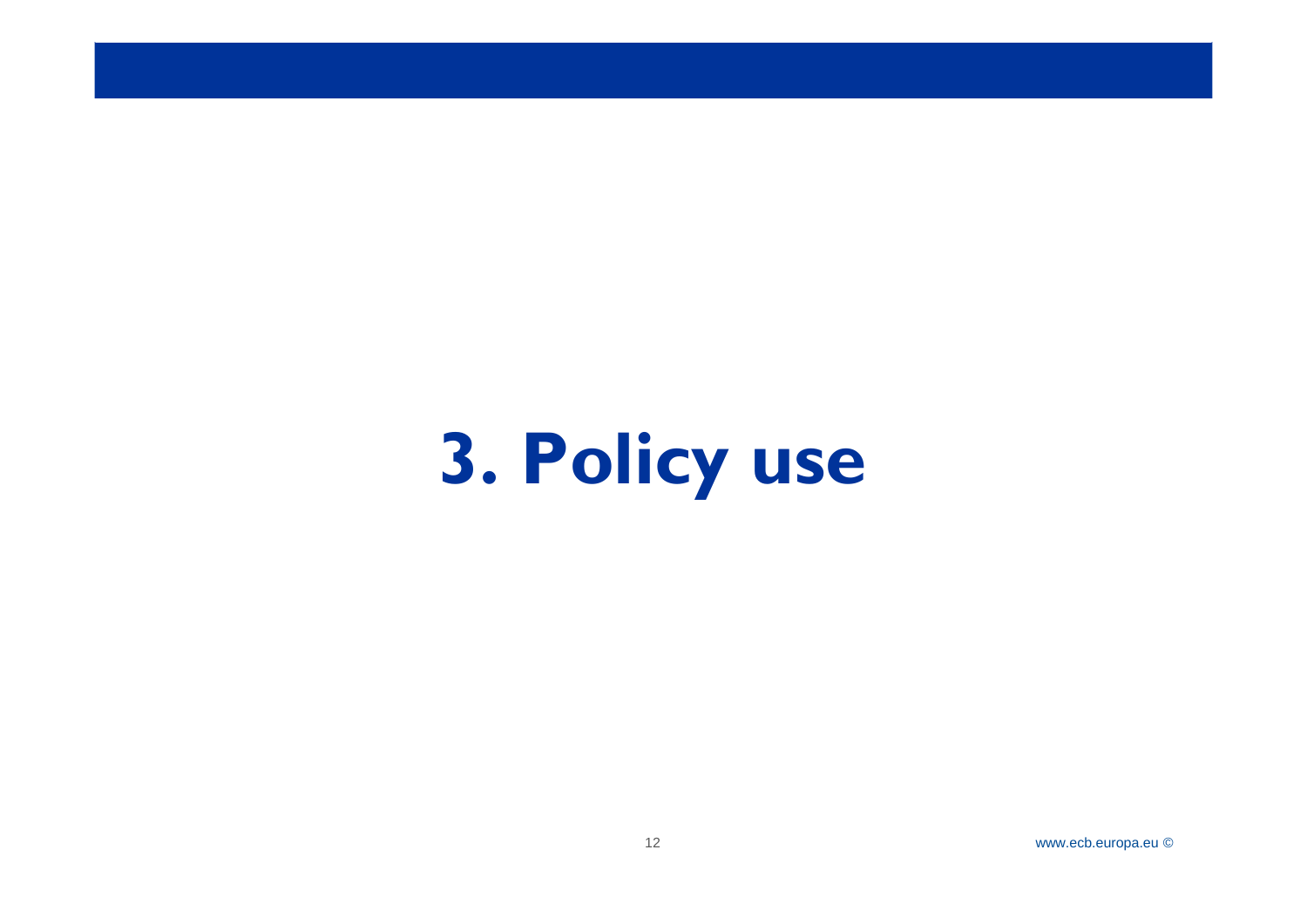#### )rill. **Drill-down approach**

**What issue do I want to look at?** 

**(e.g. market share, productivity growth…)**



**What are the potential determinants?**

#### **Diagnosis**

Weakness related to e.g.

- Excessive concentration in slow growing markets
- Other …

**User-friendly interface to be used independently by country desks: (examples in following slides utilise the software "Tableau")**

- Firms' size distribution by sector in comparison with EU average
- Correlation firm size/productivity
- Measures of allocative efficiency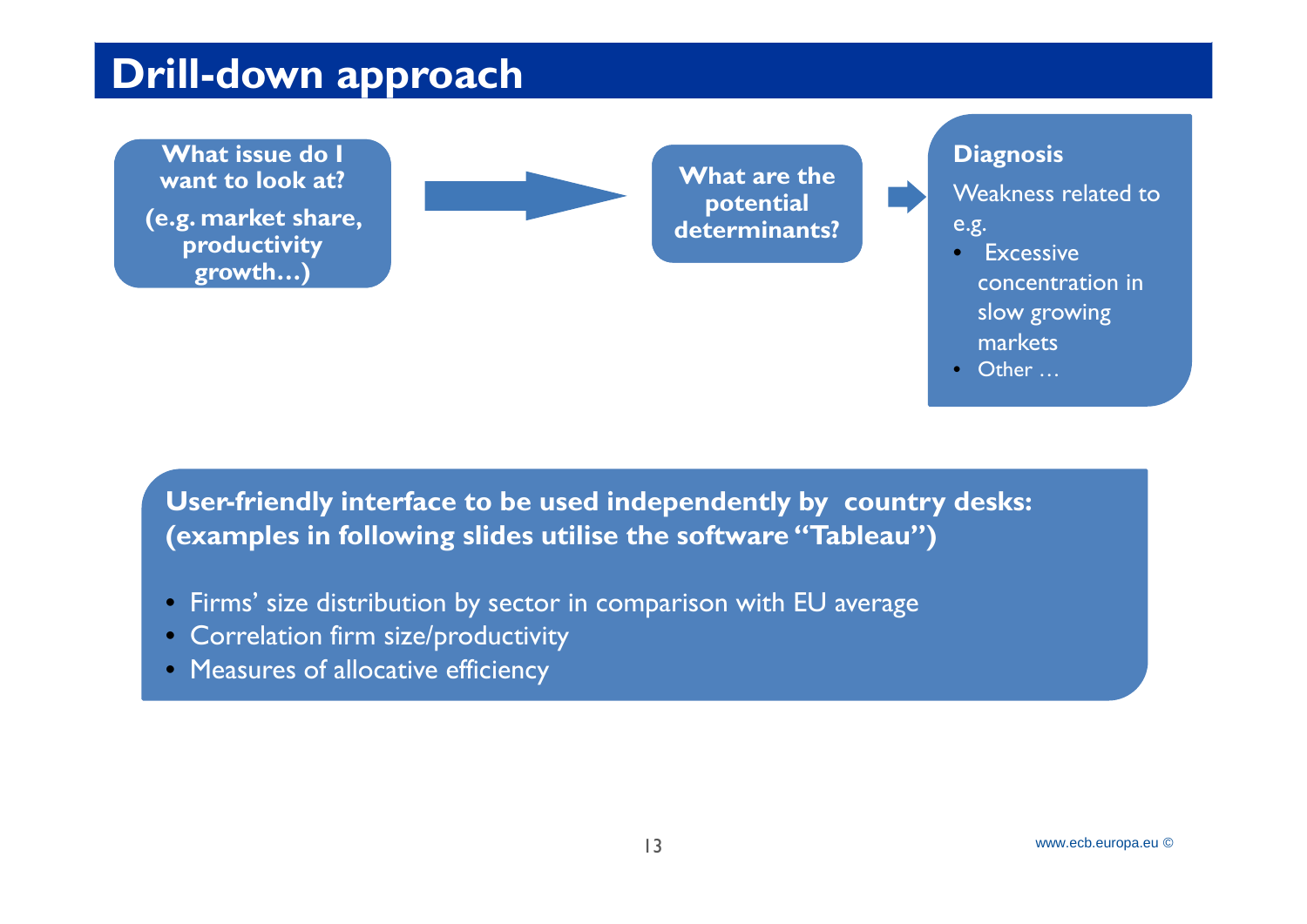### **1) Choose a trade outcome** $\rightarrow$  **Export market**

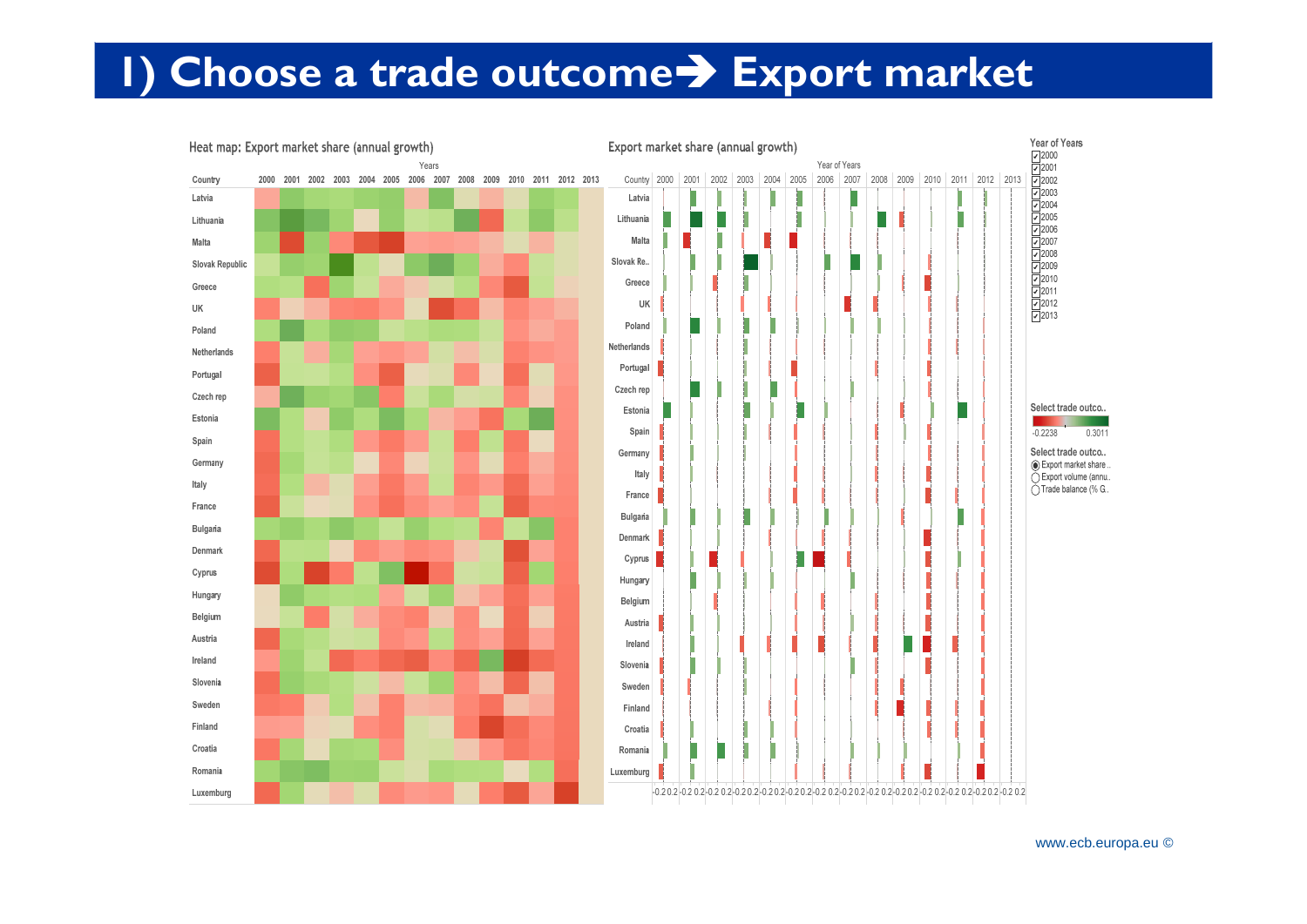#### 2) Trade outcomes and relative prices  $\rightarrow$  adjusting for quality matters

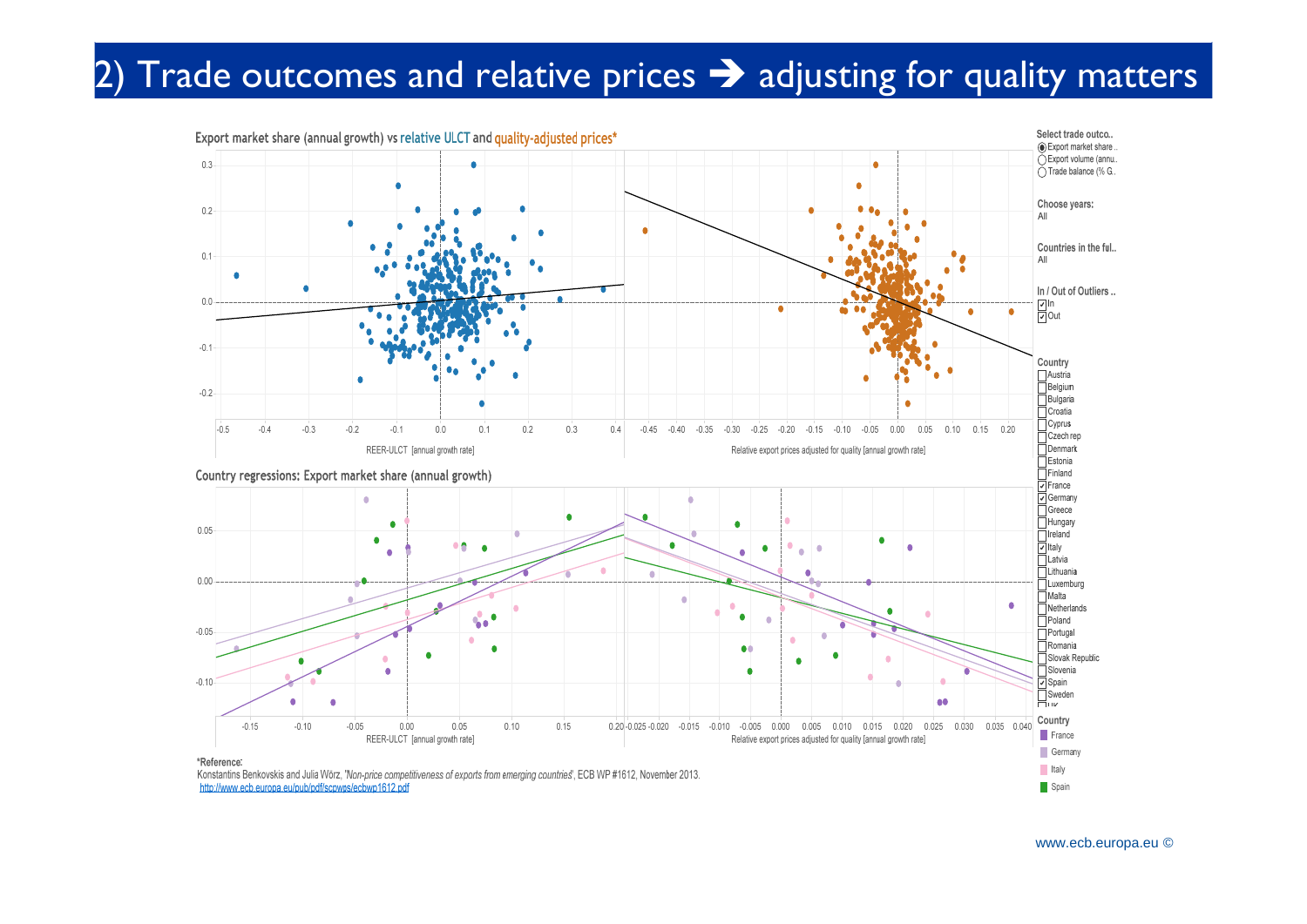#### **Firm level labour cost and productivity**

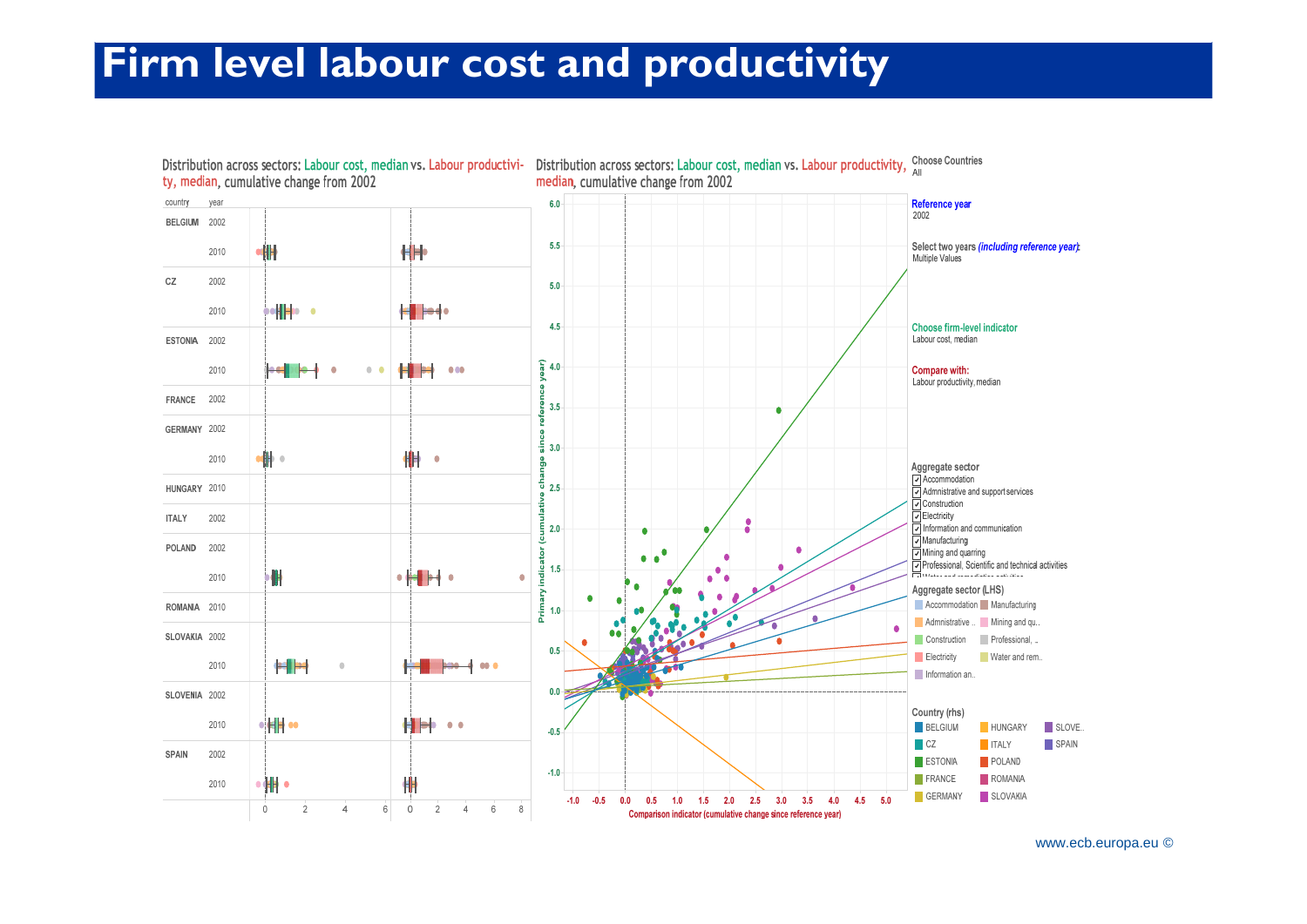#### **Conclusions and way ahead**

- **Making tremendous progress on all fronts (check Interim report II – feedback is needed to finalize it)**
- **Time now to extract out of database**
- **We need to extract - out of databases and research compelling policy messages**
- **…and to show how to use the battery of indicators for actual policy analysis/surveillance**
- **We are building a case for a continuation of CompNet activities (databases) after the end of its mandate (mid-2015)**